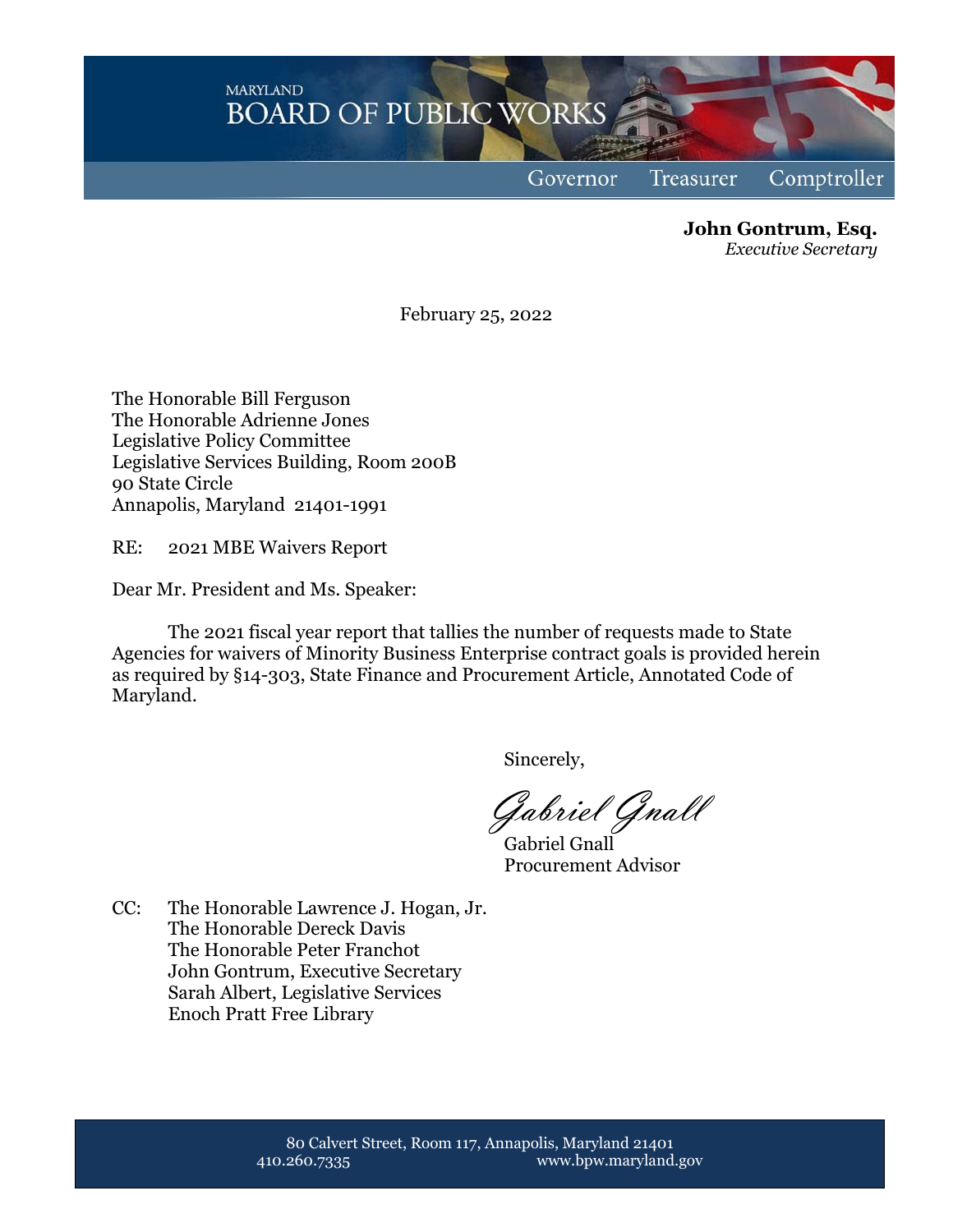## **Minority Business Enterprise Waivers Requested and Granted**

*FY 2021*

| Agency                                  | Requested    | Granted        |
|-----------------------------------------|--------------|----------------|
| Aging                                   | $\mathbf{O}$ | $\mathbf 0$    |
| Agriculture                             | $\mathbf{o}$ | $\mathbf{O}$   |
| Archives, MD State                      | $\mathbf{O}$ | $\mathbf 0$    |
| <b>Assessments &amp; Taxation</b>       | $\mathbf{O}$ | $\mathbf{O}$   |
| <b>Attorney General</b>                 | $\mathbf{O}$ | $\mathbf{O}$   |
| <b>Bowie State University</b>           | $\mathbf{O}$ | $\mathbf 0$    |
| Commerce                                | $\mathbf{O}$ | $\mathbf{O}$   |
| Commission on Civil Rights              | $\mathbf 0$  | $\mathbf{O}$   |
| Comptroller                             | $\mathbf 0$  | $\mathbf{O}$   |
| Coppin State University                 | $\mathbf{O}$ | $\mathbf 0$    |
| Department of Health                    | $\mathbf{O}$ | $\mathbf{O}$   |
| Environment                             | $\mathbf O$  | $\mathbf 0$    |
| Frostburg University                    | $\mathbf 0$  | $\mathbf 0$    |
| General Services (including DBM & DoIT) | 11           | 6              |
| <b>Higher Education Commission</b>      | $\mathbf{O}$ | $\mathbf 0$    |
| Housing & Community Development         | $\mathbf{O}$ | $\mathbf 0$    |
| Human Services, Department of           | $\mathbf 0$  | $\mathbf{O}$   |
| <b>Juvenile Services</b>                | $\mathbf 0$  | $\mathbf{O}$   |
| Labor                                   | $\mathbf{O}$ | $\mathbf{O}$   |
| Maryland Environmental Service          | 6            | $\overline{2}$ |
| Maryland Food Center Authority          | $\mathbf{O}$ | $\mathbf 0$    |
| Maryland Insurance Administration       | $\mathbf O$  | $\mathbf 0$    |
| Maryland Lottery                        | $\mathbf{O}$ | $\mathbf{O}$   |
| Maryland State Library                  | $\mathbf{O}$ | $\mathbf{O}$   |
| Maryland Stadium Authority              | $\mathbf{O}$ | $\mathbf{O}$   |
| <b>Maryland State Police</b>            | $\mathbf O$  | $\mathbf{O}$   |
| <b>Maryland Veteran Affairs</b>         | $\mathbf 0$  | $\mathbf 0$    |

*Board of Public Works*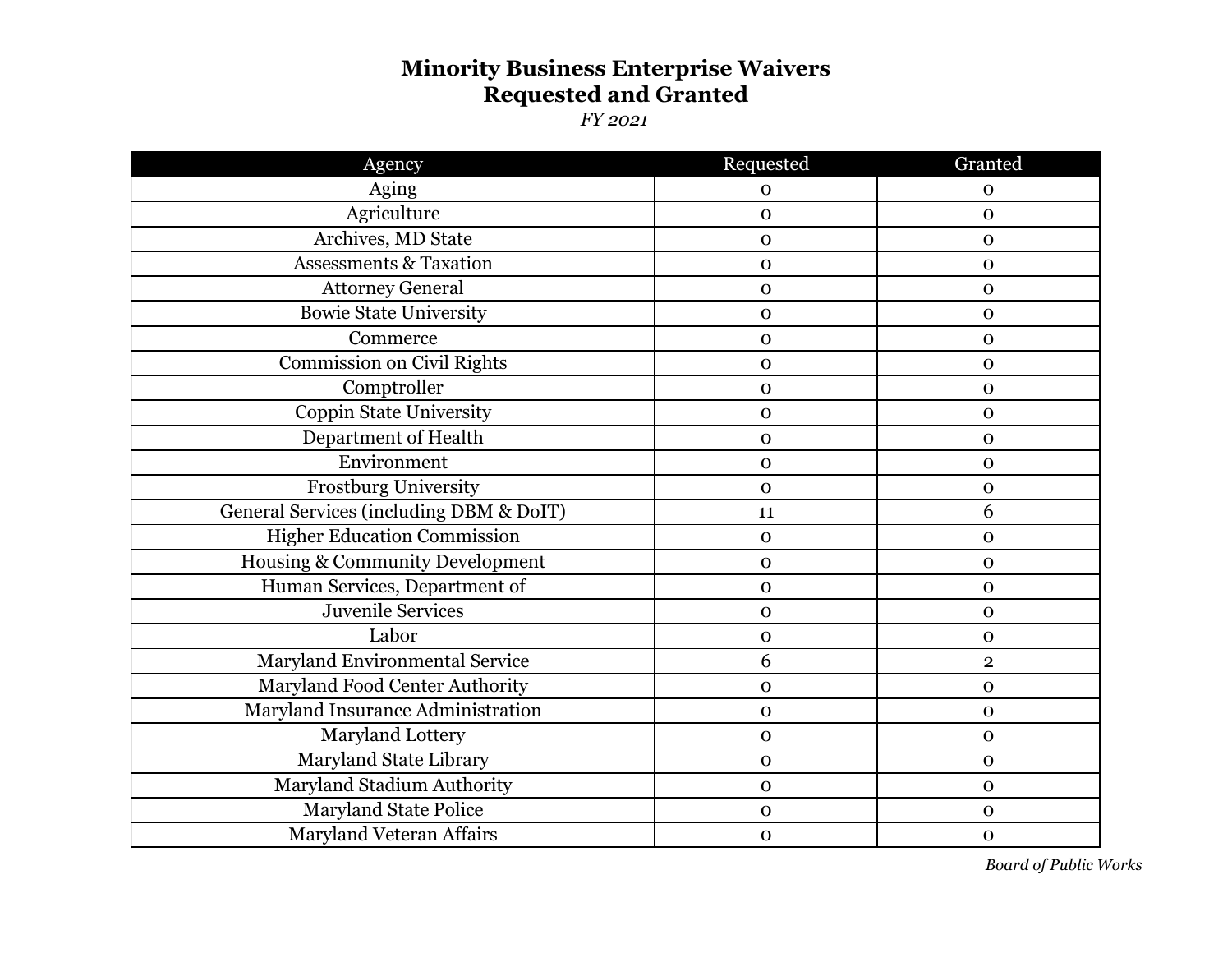## **Minority Business Enterprise Waivers Requested and Granted**

*FY 2021*

| Agency                               | Requested      | Granted        |
|--------------------------------------|----------------|----------------|
| <b>MDOT MAA</b>                      | 1              | $\mathbf 0$    |
| MDOT MdTA                            | $\mathbf{O}$   | $\mathbf 0$    |
| <b>MDOT MPA</b>                      | $\mathbf{O}$   | $\mathbf{O}$   |
| <b>MDOT MTA</b>                      | $\mathbf{O}$   | $\mathbf 0$    |
| <b>MDOT MVA</b>                      | $\mathbf{O}$   | $\mathbf 0$    |
| <b>MDOT SHA</b>                      | $\mathbf{O}$   | $\mathbf 0$    |
| <b>MDOT TSO</b>                      | $\mathbf{O}$   | $\mathbf 0$    |
| <b>Military Department/MEMA</b>      | $\mathbf{O}$   | $\overline{0}$ |
| <b>Morgan State University</b>       | $\overline{0}$ | $\mathbf 0$    |
| <b>Natural Resources</b>             | $\mathbf{O}$   | $\mathbf 0$    |
| Office of the Public Defender        | $\mathbf{O}$   | $\mathbf 0$    |
| People's Counsel                     | $\mathbf O$    | $\mathbf 0$    |
| Planning                             | $\mathbf{O}$   | $\mathbf 0$    |
| <b>Public Service Commission</b>     | $\mathbf O$    | $\mathbf 0$    |
| Salisbury University                 | $\mathbf{O}$   | $\mathbf 0$    |
| St. Mary's College                   | $\mathbf{O}$   | $\mathbf 0$    |
| <b>State Board of Elections</b>      | $\mathbf{O}$   | $\mathbf 0$    |
| <b>State Prosecutor</b>              | $\mathbf{O}$   | $\mathbf{O}$   |
| Subsequent Injury Fund               | $\mathbf{O}$   | $\mathbf O$    |
| <b>Supplemental Retirement Plans</b> | $\mathbf{O}$   | $\mathbf 0$    |
| <b>Tax Court</b>                     | $\mathbf{O}$   | $\mathbf{O}$   |
| Towson University                    | $\mathbf{O}$   | $\mathbf O$    |
| Treasurer                            | $\mathbf{O}$   | $\mathbf 0$    |
| <b>University of Baltimore</b>       | $\mathbf{O}$   | $\mathbf{O}$   |
| University of Maryland/College Park  | $\mathbf{2}$   | $\overline{2}$ |
| University of MD Baltimore County    | $\mathbf{O}$   | $\mathbf 0$    |
| University of MD/Eastern Shore       | $\mathbf{O}$   | $\mathbf 0$    |

*Board of Public Works*